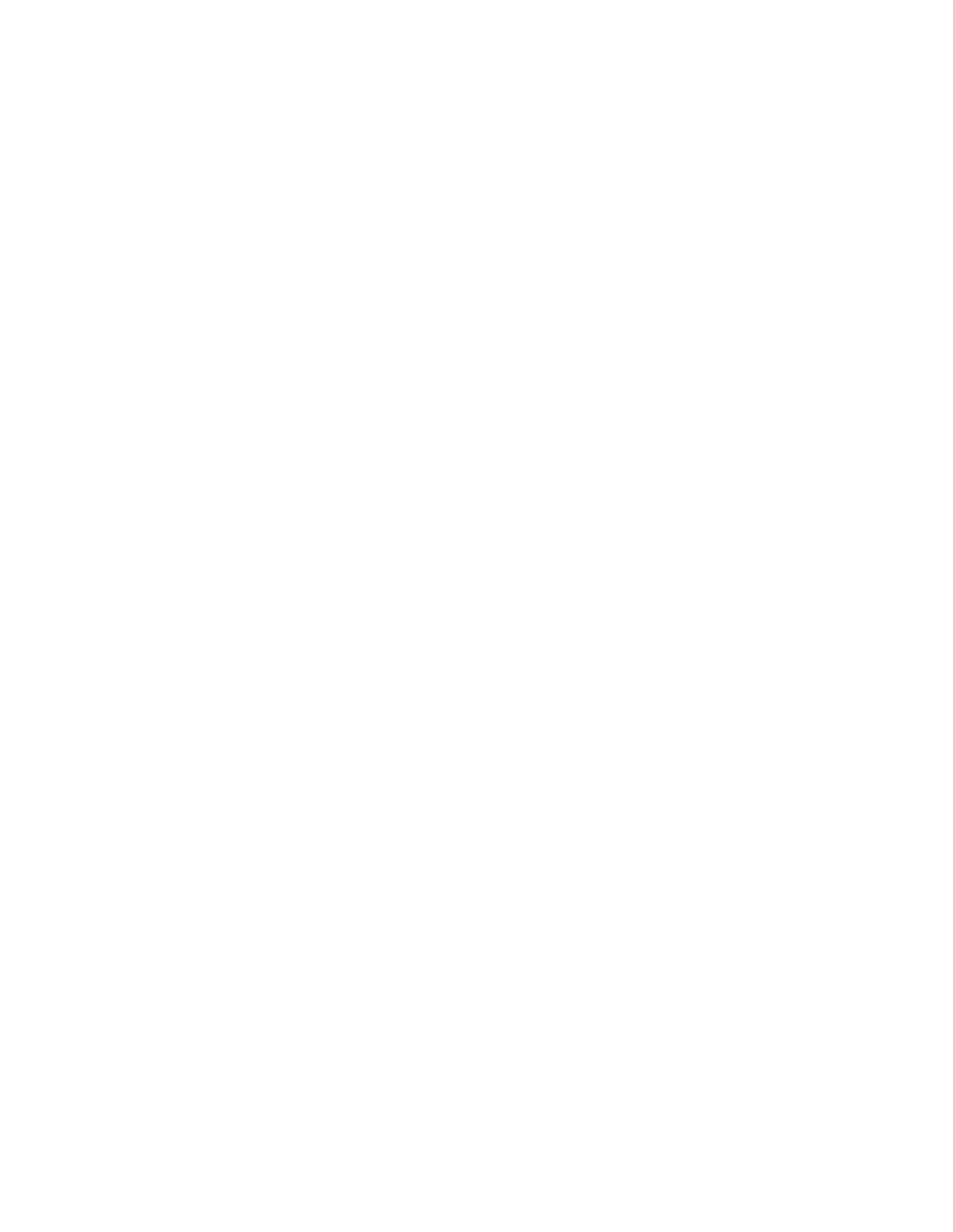## **SECTION 06640 PLASTIC LINING FOR CONCRETE STRUCTURE**

### <span id="page-2-0"></span>**PART 1 - GENERAL**

#### <span id="page-2-1"></span>1.01 SCOPE OF WORK

- A. This Section covers premolded self-anchoring plastic sheet linings to be applied to the following interior surfaces of precast and cast-in-place reinforced concrete structures.
	- 1. Reinforced concrete manhole barrels and cones.
	- 2. Reinforced concrete pipe.
	- 3. Vertical wall surface above concrete fills (bench and flow channel), and underside of top slab of cast-in-place reinforced concrete structures.

#### <span id="page-2-2"></span>1.02 GENERAL

- A. The manufacturer of the sheet lining shall furnish an affidavit attesting to the successful and completely satisfactory use of the materials as a lining for the service intended, before shipment thereof.
- B. The accepted plastic sheet manufacturer's standard printed specifications covering the installation of the lining in concrete structures shall be considered as being incorporated herein, and all work for and in connection with said plastic lining installation shall be strictly in accordance therewith. Such manufacturer's specifications shall include and cover application of sheets to concrete forms, including preparation of forms, joint welding and removal of forms; miscellaneous requirements covering transportation, handling, storing, and inspection; and necessary precautions with respect to ventilation and protection of workmen.
- C. All work for and in connection with the installation of plastic sheet lining, the preparation of surfaces, and the sealing and welding of joints shall be performed by the manufacturer of the lining or by a firm or individual who has been trained and certified by said manufacturer.
- D. Training certification shall be submitted by manufacturer in writing.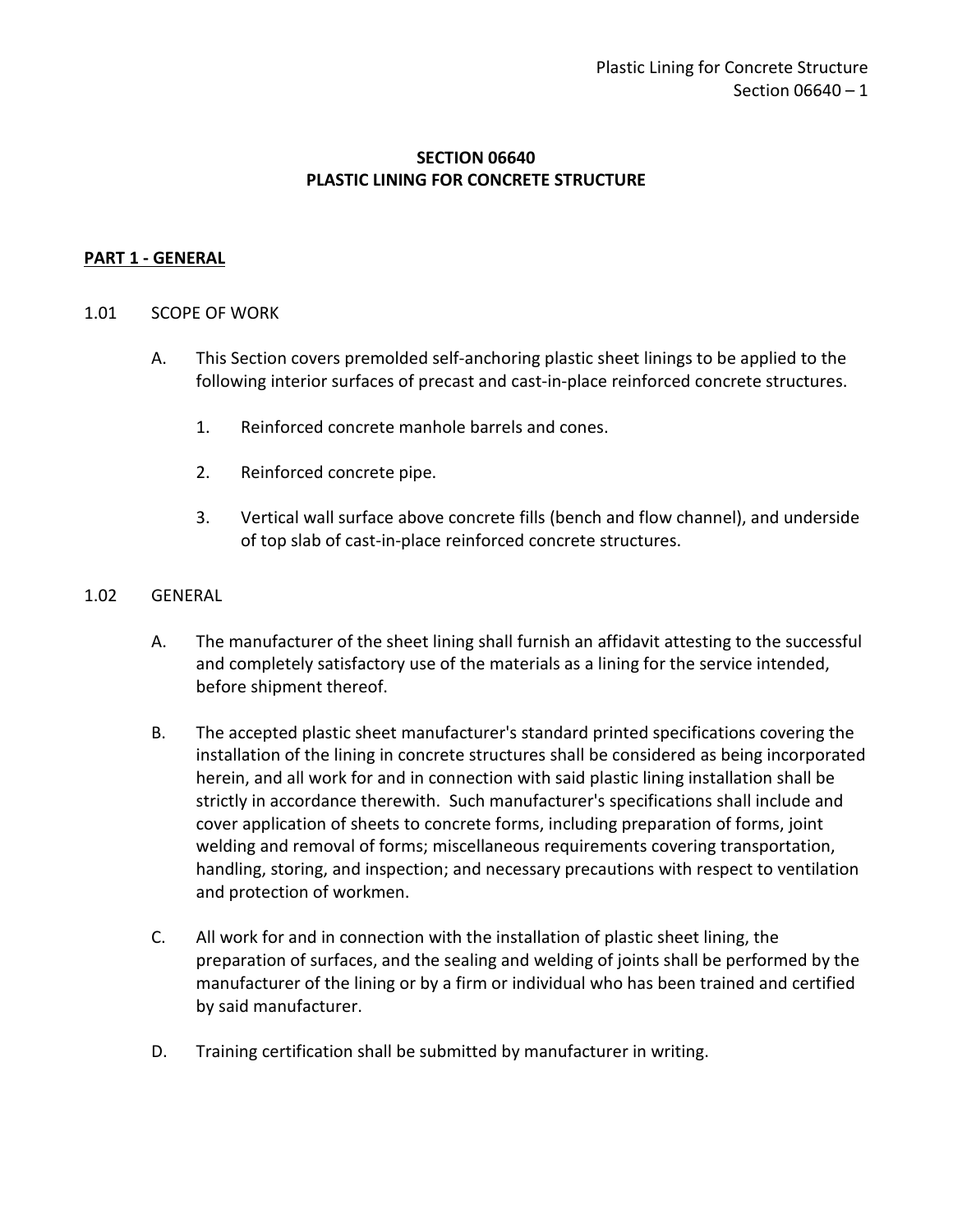#### <span id="page-3-0"></span>1.03 SUBMITTALS

- A. Complete specifications and data covering the materials to be furnished and detailed drawings covering the installation thereof, including but not limited to the attachment of the linings to the forms, manhole bench, and channel, and the arrangement and sealing or welding of the butt and corner joints, shall be submitted in accordance with the procedure set forth in the submittals section.
- B. The Contractor shall furnish data certified by the manhole and pipe manufacturers that the lining is of the materials specified. No lined manhole sections, pipe or fitting will be accepted for use in the Work on this project until certificates have been submitted and approved by the Engineer.

### <span id="page-3-1"></span>**PART 2 - PRODUCTS**

### <span id="page-3-2"></span>2.01 MATERIALS

- A. All liner plates furnished shall be composed of chemically inert synthetic resin, pigments, and plasticizers suitably compounded and processed; formed under pressure into permanently flexible sheets; white in color, and shall conform to the following:
	- 1. Premolded Plastic Sheet Linings shall be Amer-Plate "T-Lock", not less than 0.065 inch thick, as manufactured by Ameron, Corrosion Control Division, Brea, California or approved equal.
	- 2. Welding Strip shall be Amer-Plate "T-Lock" welding strip or approved equal.

### <span id="page-3-3"></span>**PART 3 - EXECUTION**

### <span id="page-3-4"></span>3.01 INSTALLATION

A. Manholes. Where designated on the construction drawings or in the contract documents, manholes shall be provided with interior plastic lining. Precast vertical risers and cones shall be completely lined. The entire circumference of the manholes and manhole bench shall be covered with the plastic lining with the longitudinal edges of the lining joined with an overlapping flap or 4-inch wide strip and welding strips. Manhole channel shall also be covered except for lowest 90° of channel invert. Welding shall provide a continuous joint equal in corrosion resistance and impermeability to the liner material.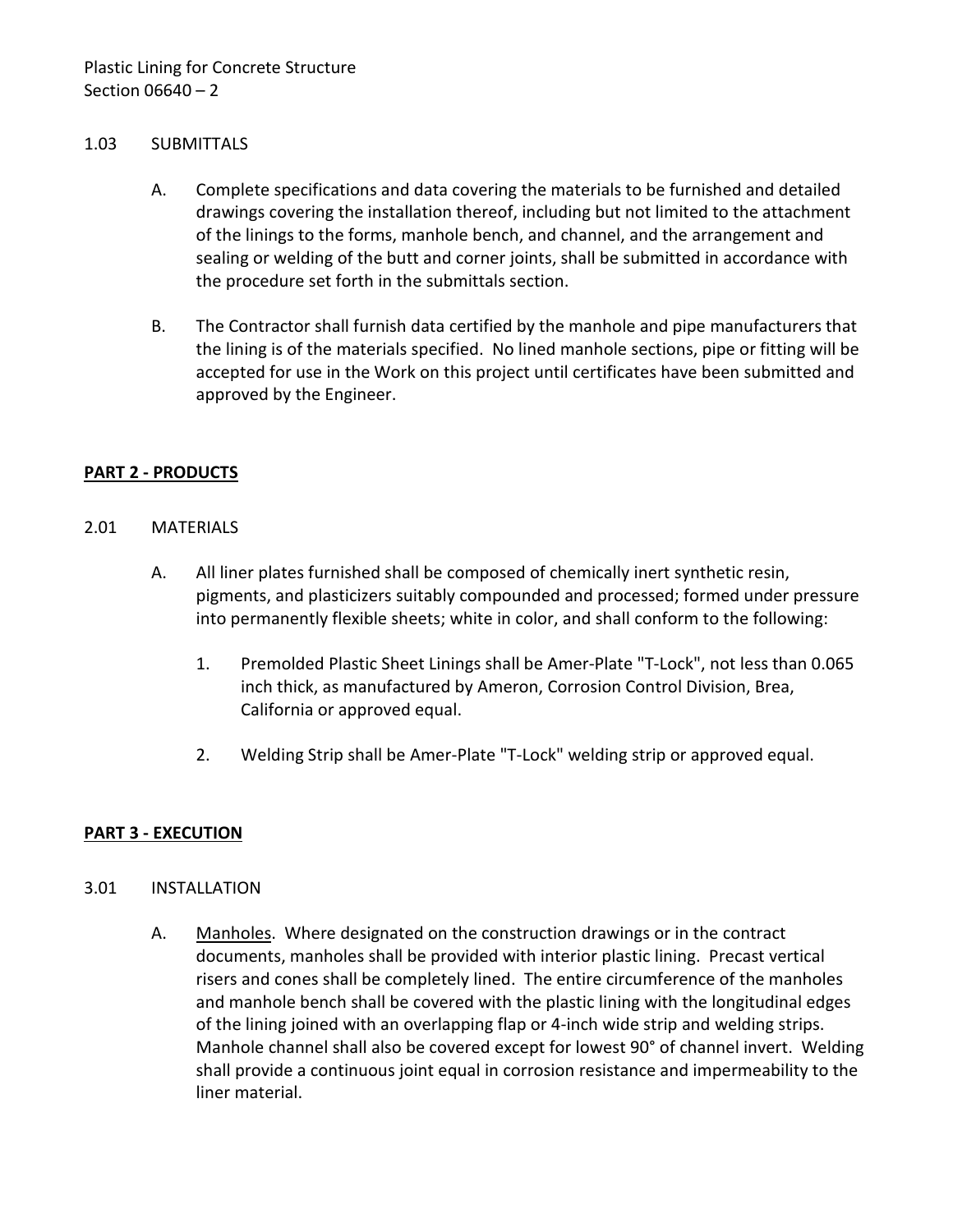### B. Reinforced Concrete Pipe

The upper 300° portion of the interior of all reinforced concrete sanitary sewer pipe shall be sealed and protected with plastic lining. All outlets and connections within the designated limits of the plastic pipe lining shall be completely sealed and protected with the plastic pipe lining. Joints shall be kept at a minimum. Except where outlets are required, the plastic lining for each length of pipe shall consist of a single sheet of material. Where joints occur between individual sheets or sections of plastic liner, they shall be continually heat-welded, either by lapping adjacent sheets or with the use of auxiliary welding strips cut from the same kind and thickness of material as the liner plates (with the exception of the T-lock ribs). At outlets, the lining shall be turned back into the joint or otherwise suitably terminated so that the edges are adequately protected and anchored.

The lining for each pipe section shall be furnished to the pipe manufacturer as a single sheet.

The pipe liner shall extend to the end of the interior concrete surface at both bell and spigot end of the pipe. Unless otherwise authorized, a 4-inch joint strip shall be molded integral with the plastic liner as furnished for installation in the pipe. This joint shall have no T-lock ribs on the back of the strip and is intended to lap over the lining of the adjacent pipe for field welding thereto. These joint extensions shall be made of the same material as used in the specified T-lock liner plates. The joint strip shall overlap the liner plate of the downstream pipe a minimum of 1 inch. All adhesive, welding materials, separate strips of lining material for field joints (where authorized) shall be furnished by the lining material manufacturer. All welding shall be performed by a welder certified by the manufacturer.

- C. All Work in connection with the installation of the plastic lining in precast manhole sections and concrete pipe shall be performed in strict conformity with the lining manufacturer's recommendation. Liner sheets shall be fastened in place securely in the forms for the manhole sections and concrete pipe before reinforcing steel or concrete is placed.
- D. Care shall be taken in handling and transporting plastic lined manhole sections and pipe to prevent damage to the liner. No interior hooks or other interior lifting device shall be used in handling the manhole sections and pipe; all handling requiring lifting or suspension shall be done by using exterior slings. No manhole sections or pipe with damaged lining will be accepted until and unless the damage has been repaired to the satisfaction of the Engineer.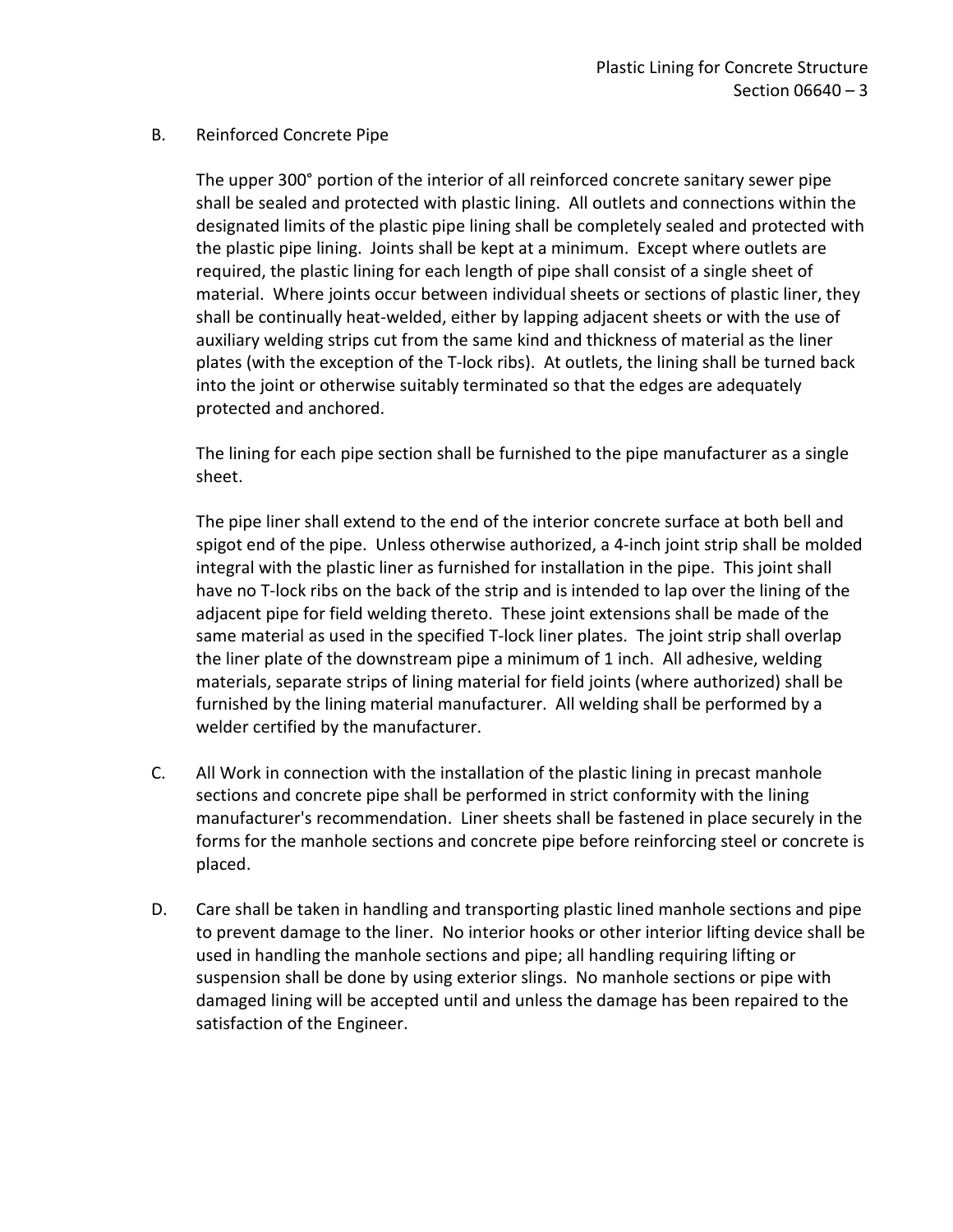## Plastic Lining for Concrete Structure Section 06640 – 4

E. Walls of Cast-in-Place Structures. Plastic sheets for wall linings shall be set and properly secured to the concrete contact faces of the forms which form the surfaces to be lined. The sheets shall be placed with the smooth face next to the form and so that the line of tees on the back side of the sheets will be vertical in the walls. The sheets shall be butt jointed without more than 1/8 inch opening in any joint between adjacent sheets and the sheets held in place with small-headed finishing nails placed within 1/4 inch of the edge of the sheets. After all sheets are in place on the form being lined, the joints between sheets shall be sealed on the back side with a one inch wide welding strip heat-welded over the joints. A termination strip shall be provided at the intersection of the walls and bottom slab or one inch below top of concrete fill.

Where possible, the form to be lined shall be set in place, the lining attached, and all lining joints covered before the reinforcing steel is installed. The outer form shall then be set in place and the form ties installed through the liner in the normal manner. The number of form ties used shall be held to the minimum.

The lining installation and sealing shall be such that a continuous plastic lining is provided and that entrance of concrete or mortar between the lining and the form is prevented.

Forms shall be removed in a careful manner and not before the concrete has attained sufficient strength and has been properly cured. Finishing nails used to hold the liners in place on the forms may pull out with the forms but if not, shall be removed afterwards. The small nail heads should come through the plastic liner sheet easily.

After the forms have been removed, the exposed butt joints in the liner, including nail and form tie holes, shall be sealed with welding strip, heat-welded over the areas involved. Sealing shall be such that a continuous plastic lining is provided. Workmanship shall be neat and of the highest quality.

- F. Ceiling of Cast-in-Place Structures. Plastic sheets for the ceiling surface shall be set properly secured, and joints sealed in accordance with the requirements specified above for wall surfaces, and other requirements as may be required to conform to the manufacturer's accepted instructions and recommendations.
- G. Repairs. All repairs to damaged portions of the linings shall be made and all holes in the linings sealed before final acceptance of the work, in conformity with the lining manufacturer's instructions and recommendations. The requirement for neat, high quality work is emphasized.
- H. Testing. All surfaces covered with the lining shall be tested with an acceptable electrical holiday or flaw detector after installation and any imperfections discovered thereby shall be repaired as specified above.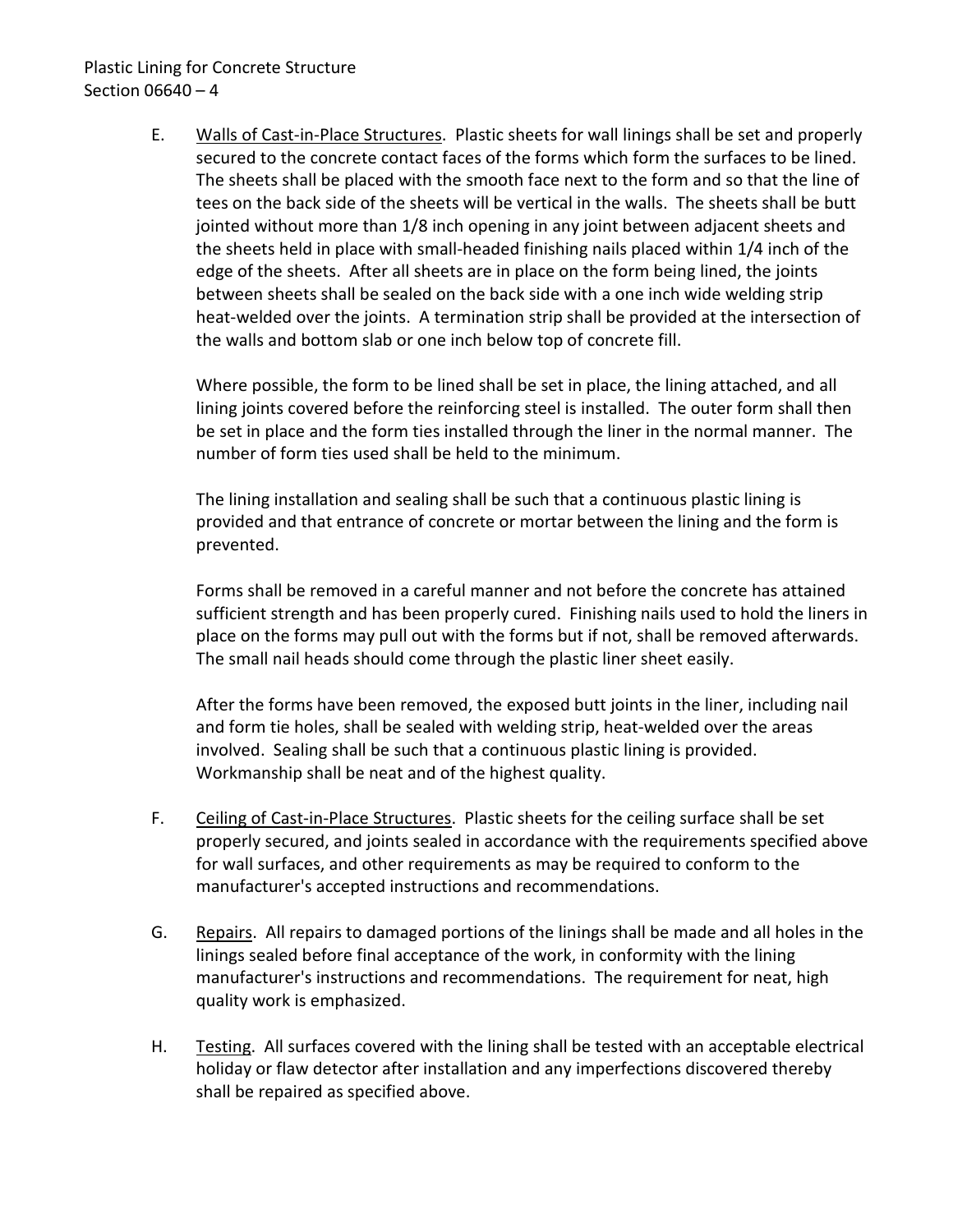## <span id="page-6-0"></span>3.02 FIELD JOINTS IN PLASTIC LINING

- A. The joint between plastic lined pipes or manhole sections shall be prepared in the following manner before making the lining joints:
	- 1. The inside joint shall be filled and carefully pointed with cement mortar for the full circumference of the pipe or manhole section. The mortar shall not, at any point, extend into the pipe or manhole section beyond a straight line connecting the surfaces of the adjacent pipe or manhole sections.
	- 2. No lining joint shall be made until after the trench has been backfilled. Pipe and manhole joints must be dry before lining joints are made. All mortar and other foreign material shall be removed from lining surfaces adjacent to the pipe or manhole joint.
- B. Field joints in the lining at pipe or manhole joints may be either of the following described types:
	- 1. The joint shall be made with a separate 4-inch wide joint strip and two, 1-inch wide welding strips. The 4-inch strip shall be centered over the joint, secured to the lining with a manufacturer approved adhesive compound and welded along each edge to adjacent liner sheets. The width of the space between the ends of pipe lining material shall not exceed 2 inches. The 4-inch joint strip shall overlap the lining in each pipe a minimum of 1 inch.
	- 2. The joint shall be made with a lining flap extending about three inches beyond the spigot end of the pipe. One welding strip is required. The joint flap shall overlap the lining in the adjacent pipe a minimum of one inch. A manufacturer approved adhesive compound shall be used to hold the flap in place during welding. The flap shall be protected from damage during installation. Excessive tension and distortion in bending back the strip to expose the pipe joint during laying and joint mortaring shall be avoided.
	- 3. All joints between pipe and wall fittings in manholes and between wall fitting and lining of manhole walls, where lining is required, shall be made by one of the two ways described above.
	- 4. All welding of joints and the adhesive compound shall be in strict conformity with the recommendations of the lining manufacturer.